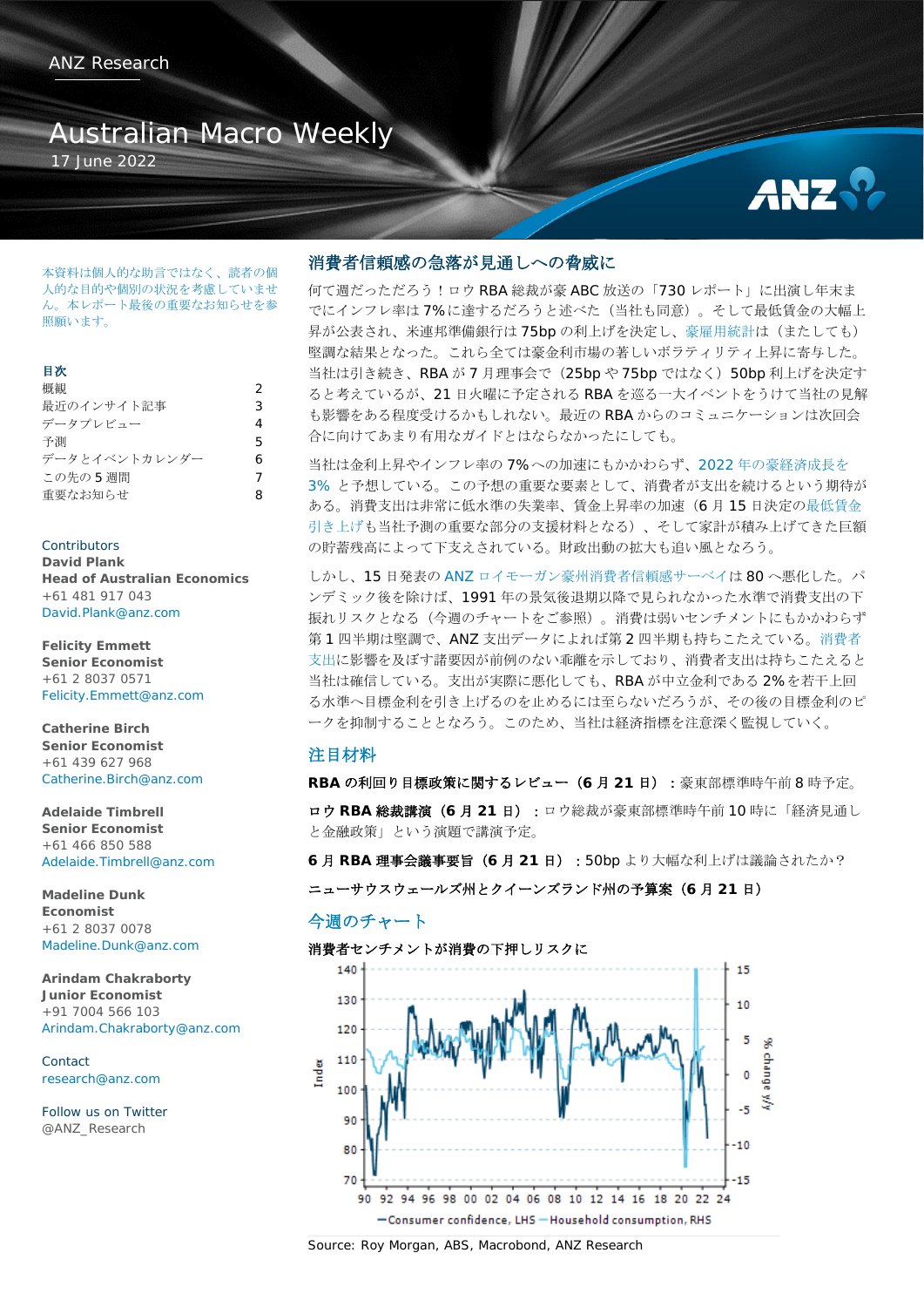

# 消費者センチメントと支出に対する相反する影響

デビッド・プランクとアリンダム・チャクラボーテイの見解

現在の景気サイクルで生じている多くの興味深い事象の一つに、実質賃金の上昇率が雇用の堅調 と大きく乖離していることが挙げられる。



この乖離は消費者センチメントに影響を及ぼしている。通常、消費者信頼感は労働市場の堅調に より下支えされるが(図表 2)、今回はそうなっていない。失業率の低下にもかかわらず、消費 者信頼感は悪化した。





Source: ABS, Roy Morgan Research, Roy Morgan, Macrobond, ANZ Research \*Nominal wage price index deflated by headline CPI index

Source: ABS, Macrobond, ANZ Research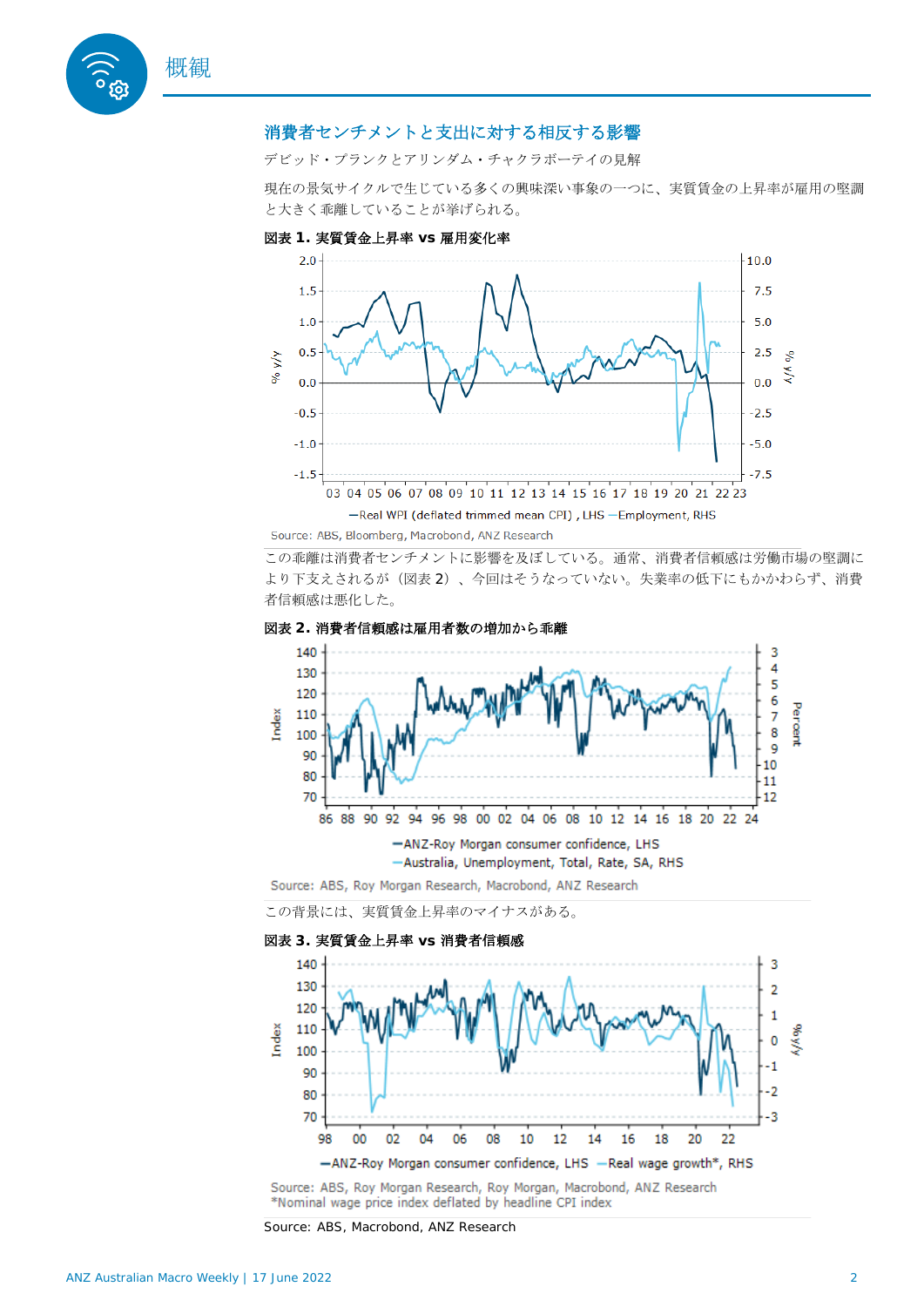

軟調な家計消費の背景には実質賃金の低下もある。現在のところあまり影響していないのは、過 去 2 年間に積み上げられた家計の高水準の平均貯蓄率と現金保有残高を反映している。これらに より家計は、名目賃金上昇率がインフレに追いついていないにもかかわらず、消費を継続できて いる。



#### 図表 **4.** 家計の貯蓄率

Source: ABS, Macrobond, ANZ Research

当社の見解では、こうした異例な要因の影響により、センチメントが弱いにもかかわらず家計支 出が持ちこたえていることを説明できる。失業率が非常に低水準に留まる限り、こうした状況は 続くと当社は考えている。第 3 四半期における政府の大規模支援も下支えとなるだろう。

消費者がセンチメント通りに行動するリスクはある。このため当社は支出が減少に転じる証左が 出てこないか警戒している。これは RBA が中立金利である 2%を若干上回る水準へ目標金利を 引き上げるのを止めるには至らないだろうが、その後の目標金利のピークと当社が想定している 3.1%への引き上げを抑制することとなろう。

# 最近のインサイト記事

レポートをダウンロードするにはタイトルをクリックして下さい。

- 6 月 16 [日発行、豪州の家計消費の伸びは](https://publications.anz.com/SingletrackCMS__DownloadDocument?uid=99702b34-f49e-4c62-b4d0-ba0205338c02&docRef=1e75f451-8b45-4123-b4ea-6c858bbc4806&jobRef=101dcbd4-f5cb-482b-b473-34f8ea82dfa3) GDP [を上回る](https://publications.anz.com/SingletrackCMS__DownloadDocument?uid=99702b34-f49e-4c62-b4d0-ba0205338c02&docRef=1e75f451-8b45-4123-b4ea-6c858bbc4806&jobRef=101dcbd4-f5cb-482b-b473-34f8ea82dfa3)
- 6 月 16 [日発行、](https://publications.anz.com/SingletrackCMS__DownloadDocument?uid=99702b34-f49e-4c62-b4d0-ba0205338c02&docRef=b43c9456-69fc-4676-9c7d-07b3f462e979&jobRef=943c972f-7b9b-4b23-971b-75550f8e0082)RBA [による中立金利への利上げ加速は住宅市場の悪化を加速](https://publications.anz.com/SingletrackCMS__DownloadDocument?uid=99702b34-f49e-4c62-b4d0-ba0205338c02&docRef=b43c9456-69fc-4676-9c7d-07b3f462e979&jobRef=943c972f-7b9b-4b23-971b-75550f8e0082)
- 6 月 [15](https://publications.anz.com/SingletrackCMS__DownloadDocument?uid=99702b34-f49e-4c62-b4d0-ba0205338c02&docRef=3cb3e967-353e-41ce-9b5b-b583c792914d&jobRef=fb853183-63a4-46f8-9eec-cd6effabfd00) [日発行、豪州:インフレが政策の焦点](https://publications.anz.com/SingletrackCMS__DownloadDocument?uid=99702b34-f49e-4c62-b4d0-ba0205338c02&docRef=3cb3e967-353e-41ce-9b5b-b583c792914d&jobRef=fb853183-63a4-46f8-9eec-cd6effabfd00)
- 6 月 9 日発行、ANZ5 [月求人広告は前月比](https://publications.anz.com/SingletrackCMS__DownloadDocument?uid=99702b34-f49e-4c62-b4d0-ba0205338c02&docRef=fc38cc8f-9c27-4986-98f1-35fb524cb793&jobRef=c1a9dce2-8f9a-4d8d-ad15-16972486e940) 0.4%[増加](https://publications.anz.com/SingletrackCMS__DownloadDocument?uid=99702b34-f49e-4c62-b4d0-ba0205338c02&docRef=fc38cc8f-9c27-4986-98f1-35fb524cb793&jobRef=c1a9dce2-8f9a-4d8d-ad15-16972486e940)
- 6 月 1 日発行、第 1 四半期 GDP:[高い賃金上昇率がキャッシュレートの](https://publications.anz.com/SingletrackCMS__DownloadDocument?uid=99702b34-f49e-4c62-b4d0-ba0205338c02&docRef=c1c9bc55-dd1d-4758-a58c-7a670d4e6ab6&jobRef=0c359439-f7d7-4b79-a5d3-555c44b29621) 40bp [利上げを示唆](https://publications.anz.com/SingletrackCMS__DownloadDocument?uid=99702b34-f49e-4c62-b4d0-ba0205338c02&docRef=c1c9bc55-dd1d-4758-a58c-7a670d4e6ab6&jobRef=0c359439-f7d7-4b79-a5d3-555c44b29621)
- 5 月 [26](https://publications.anz.com/SingletrackCMS__DownloadDocument?uid=99702b34-f49e-4c62-b4d0-ba0205338c02&docRef=91fe3a08-695e-4542-a69f-af27b8c546e1&jobRef=3f6e1f0d-2937-4e11-8ce2-e2606b1e073b) [日発行、真実の瞬間:豪州の最低賃金と労働最低賃金決定](https://publications.anz.com/SingletrackCMS__DownloadDocument?uid=99702b34-f49e-4c62-b4d0-ba0205338c02&docRef=91fe3a08-695e-4542-a69f-af27b8c546e1&jobRef=3f6e1f0d-2937-4e11-8ce2-e2606b1e073b)
- 5 月 19 日発行、2022 年第 1 四半期 ANZ ステイトメーター: [利上げを控え国境再開が押し上](https://publications.anz.com/SingletrackCMS__DownloadDocument?uid=99702b34-f49e-4c62-b4d0-ba0205338c02&docRef=4463694b-0420-4acd-8ada-c4f54373be83&jobRef=f1760ad6-6fb0-4cf2-8374-e292edcfaee2) [げ要因に](https://publications.anz.com/SingletrackCMS__DownloadDocument?uid=99702b34-f49e-4c62-b4d0-ba0205338c02&docRef=4463694b-0420-4acd-8ada-c4f54373be83&jobRef=f1760ad6-6fb0-4cf2-8374-e292edcfaee2)
- 5 月 18 [日発行、](https://publications.anz.com/SingletrackCMS__DownloadDocument?uid=99702b34-f49e-4c62-b4d0-ba0205338c02&docRef=e4565c71-8170-493c-a088-580e37a200b5&jobRef=c9a9be34-6fe2-4c06-9968-097be1590fe6)ANZ [豪州データ:利上げは支出抑制につながらず](https://publications.anz.com/SingletrackCMS__DownloadDocument?uid=99702b34-f49e-4c62-b4d0-ba0205338c02&docRef=e4565c71-8170-493c-a088-580e37a200b5&jobRef=c9a9be34-6fe2-4c06-9968-097be1590fe6)
- 5 月 [17](https://publications.anz.com/SingletrackCMS__DownloadDocument?uid=99702b34-f49e-4c62-b4d0-ba0205338c02&docRef=e0953e4a-4167-47c4-9085-6b2fcb2bc13c&jobRef=a2ee23b8-a428-48f2-b0dc-77a26b3cda7a) [日発行豪州の住宅市場:秩序ある下落](https://publications.anz.com/SingletrackCMS__DownloadDocument?uid=99702b34-f49e-4c62-b4d0-ba0205338c02&docRef=e0953e4a-4167-47c4-9085-6b2fcb2bc13c&jobRef=a2ee23b8-a428-48f2-b0dc-77a26b3cda7a)
- 5 月 [13](https://publications.anz.com/SingletrackCMS__DownloadDocument?uid=99702b34-f49e-4c62-b4d0-ba0205338c02&docRef=815ede90-c53c-4045-a336-9fbfc1f58b85&jobRef=06d42470-2e9b-4f96-a209-cf5c53abd6f5) [日発行、西オーストラリア州:予算の焦点は生計費](https://publications.anz.com/SingletrackCMS__DownloadDocument?uid=99702b34-f49e-4c62-b4d0-ba0205338c02&docRef=815ede90-c53c-4045-a336-9fbfc1f58b85&jobRef=06d42470-2e9b-4f96-a209-cf5c53abd6f5)
- 5 月 4 [日発行、ヴィクトリア州は](https://publications.anz.com/SingletrackCMS__DownloadDocument?uid=99702b34-f49e-4c62-b4d0-ba0205338c02&docRef=15e1ba97-05ca-4046-8099-be8ac39b2d9e&jobRef=91ee8e99-04e5-47e6-8996-c83a47300fca) 2025-26 [年度に財政黒字に転換へ](https://publications.anz.com/SingletrackCMS__DownloadDocument?uid=99702b34-f49e-4c62-b4d0-ba0205338c02&docRef=15e1ba97-05ca-4046-8099-be8ac39b2d9e&jobRef=91ee8e99-04e5-47e6-8996-c83a47300fca)
- 4 月 28 [日発行、](https://publications.anz.com/SingletrackCMS__DownloadDocument?uid=99702b34-f49e-4c62-b4d0-ba0205338c02&docRef=8b925338-dfbb-4a0f-b8f9-02577a3d82b0&jobRef=67006e9e-840a-4b93-a6c5-ceca52d07528)RBA [の中立水準への利上げパスが加速へ](https://publications.anz.com/SingletrackCMS__DownloadDocument?uid=99702b34-f49e-4c62-b4d0-ba0205338c02&docRef=8b925338-dfbb-4a0f-b8f9-02577a3d82b0&jobRef=67006e9e-840a-4b93-a6c5-ceca52d07528)

毎週、当社チーフエコノミストの リチャード・イェッツェンガ が前週の ANZ グローバルリサ ーチの中からテーマと洞察をまとめた The Shortlist をご提供しております[。登録をご希望の方](mailto:research@anz.com?subject=Subscribe%20to%20The%20Shortlist) は当社まで E [メールをお送り下さい。](mailto:research@anz.com?subject=Subscribe%20to%20The%20Shortlist)

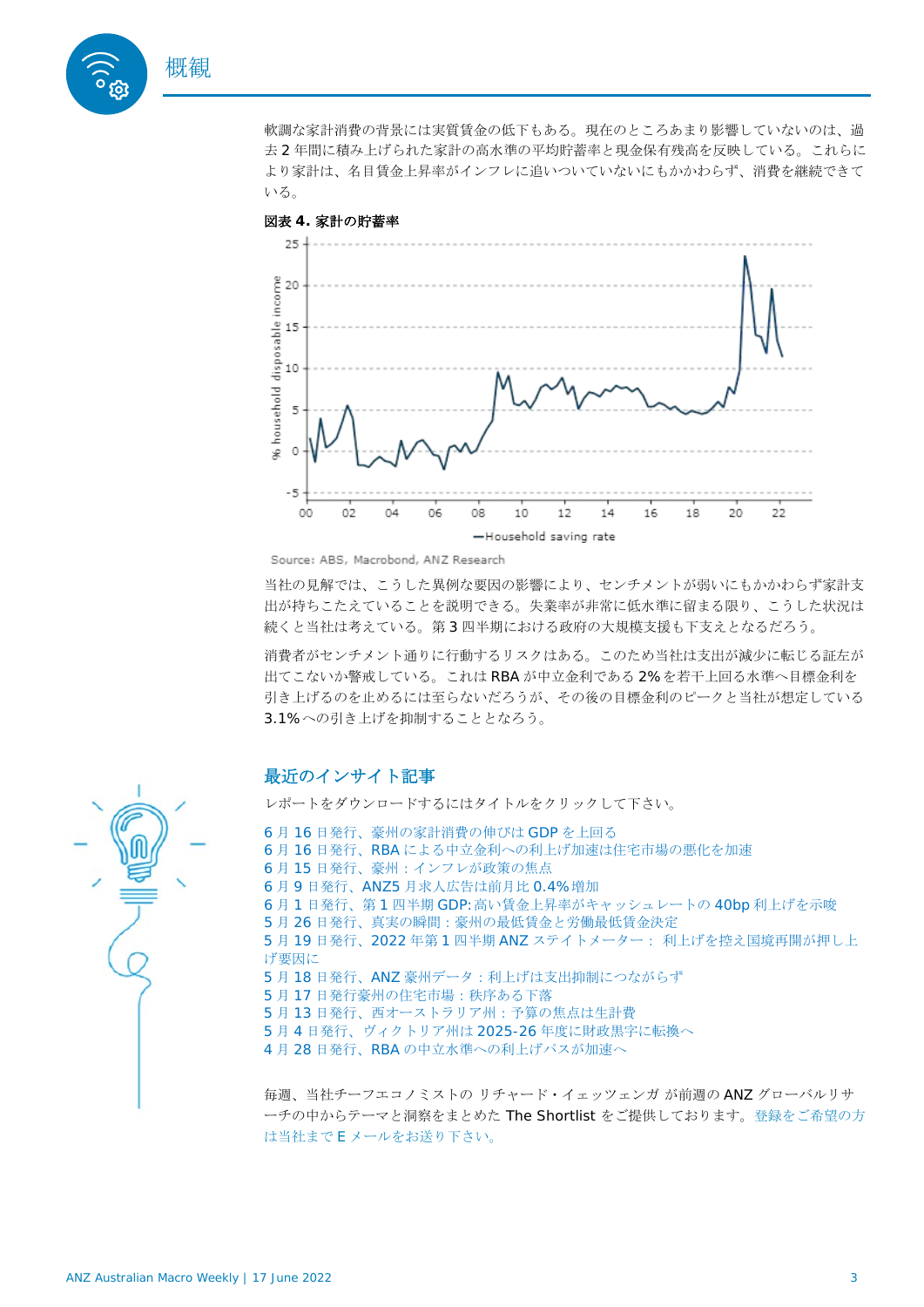

今週のデータプレビューはありません。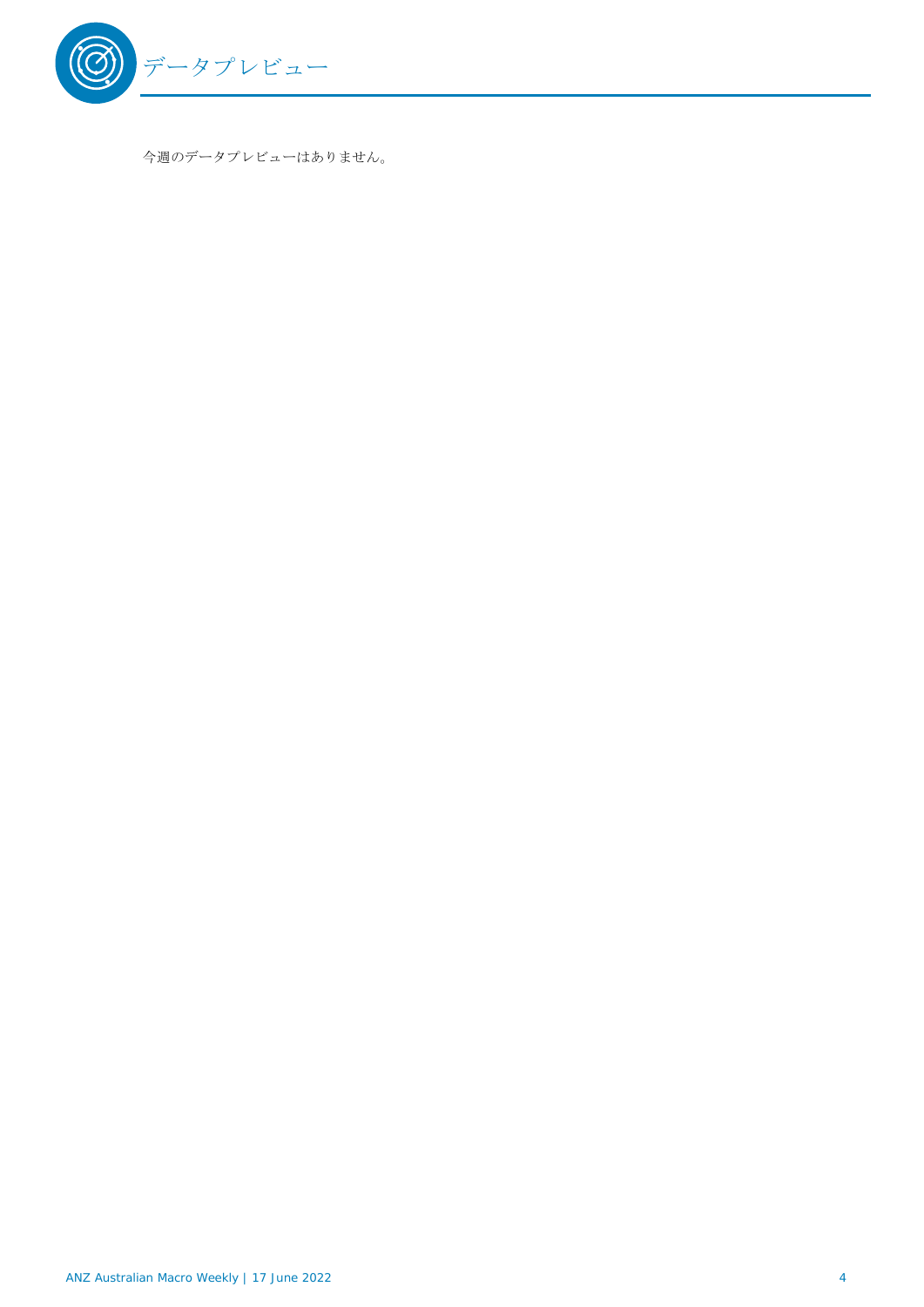

#### 豪州経済活動**\***

|                        |               |          | % q/q    |          |          |      | $%$ y/y |      |
|------------------------|---------------|----------|----------|----------|----------|------|---------|------|
|                        | <b>Dec-21</b> | $Mar-22$ | $Jun-22$ | $Sep-22$ | $Dec-22$ | 2021 | 2022    | 2023 |
| GDP                    | 3.4           | 0.8      | 0.7      | 0.9      | 0.7      | 4.4  | 3.2     | 2.4  |
| Employment growth      | 0.7           | 1.9      | 0.6      | 0.7      | 0.7      | 2.2  | 3.9     | 1.8  |
| Unemployment rate      | 4.7           | 4.0      | 3.8      | 3.5      | 3.3      | 4.7  | 3.3     | 3.4  |
| Wage price index       | 0.7           | 0.7      | 0.7      | 1.0      | 0.9      | 2.3  | 3.3     | 4.0  |
| Headline inflation     | 1.3           | 2.1      | 1.6      | 1.7      | 1.4      | 3.5  | 7.0     | 2.6  |
| Trimmed mean inflation | 1.0           | 1.4      | 1.3      | 1.2      | 1.0      | 2.6  | 5.0     | 3.6  |

\*Forecasts in bold. Annual data and forecasts are through-the-year growth, except the unemployment rate which is the Q4 average.

## 金融市場

|                         | <b>Current</b> | <b>Jun 22</b> | <b>Sep 22</b> | <b>Dec 22</b> | <b>Mar 23</b> |
|-------------------------|----------------|---------------|---------------|---------------|---------------|
| Interest Rates (%)      |                |               |               |               |               |
| RBA cash rate           | 0.85           | 0.85          | 1.85          | 2.35          | 2.60          |
| 90-day bank bill        | 1.74           | 1.46          | 2.29          | 2.62          | 2.79          |
| 3-year bond             | 3.50           | 3.10          | 3.25          | 3.25          | 3.25          |
| 10-year bond            | 3.99           | 3.55          | 3.95          | 3.85          | 3.75          |
| Curve - 3s10s (bps)     | 49             | 45            | 70            | 60            | 50            |
| 3y swap                 | 4.07           | 3.30          | 3.50          | 3.50          | 3.50          |
| 10y swap                | 4.53           | 3.85          | 4.25          | 4.15          | 4.05          |
| RBNZ cash rate          | 2.00           | 2.00          | 2.75          | 3.25          | 3.50          |
| US fed funds            | 1.75           | 1.50          | 2.25          | 2.75          | 3.25          |
| US 2-year note          | 3.09           | 3.00          | 3.75          | 4.00          | 4.00          |
| US 10-year note         | 3.20           | 3.25          | 3.75          | 3.75          | 3.75          |
| <b>BoE Bank Rate</b>    | 1.25           | 1.00          | 1.25          | 1.25          | 1.50          |
| <b>Foreign Exchange</b> |                |               |               |               |               |
| AUD/USD                 | 0.71           | 0.71          | 0.74          | 0.76          | 0.76          |
| AUD/EUR                 | 0.67           | 0.66          | 0.67          | 0.68          | 0.68          |
| AUD/GBP                 | 0.57           | 0.56          | 0.58          | 0.59          | 0.59          |
| AUD/JPY                 | 93.3           | 91.6          | 94.7          | 96.5          | 96.5          |
| AUD/CNY                 | 4.73           | 4.76          | 4.88          | 4.94          | 4.94          |
| AUD/NZD                 | 1.11           | 1.09          | 1.12          | 1.13          | 1.13          |
| AUD/CHF                 | 0.68           | 0.68          | 0.70          | 0.71          | 0.71          |
| AUD/IDR                 | 10411          | 10366         | 10730         | 10982         | 10982         |
| AUD/INR                 | 55.04          | 55.38         | 57.35         | 58.52         | 58.52         |
| AUD/KRW                 | 907            | 895           | 925           | 935           | 935           |
| USD/JPY                 | 132            | 129           | 128           | 127           | 126           |
| EUR/USD                 | 1.06           | 1.08          | 1.10          | 1.12          | 1.13          |
| USD/CNY                 | 6.70           | 6.70          | 6.60          | 6.50          | 6.48          |
| <b>AUD TWI</b>          | 62.70          | 62.08         | 63.99         | 65.02         | 65.50         |

Bond yields are on government-issued securities at constant maturity.

Forecasts are for quarter-end.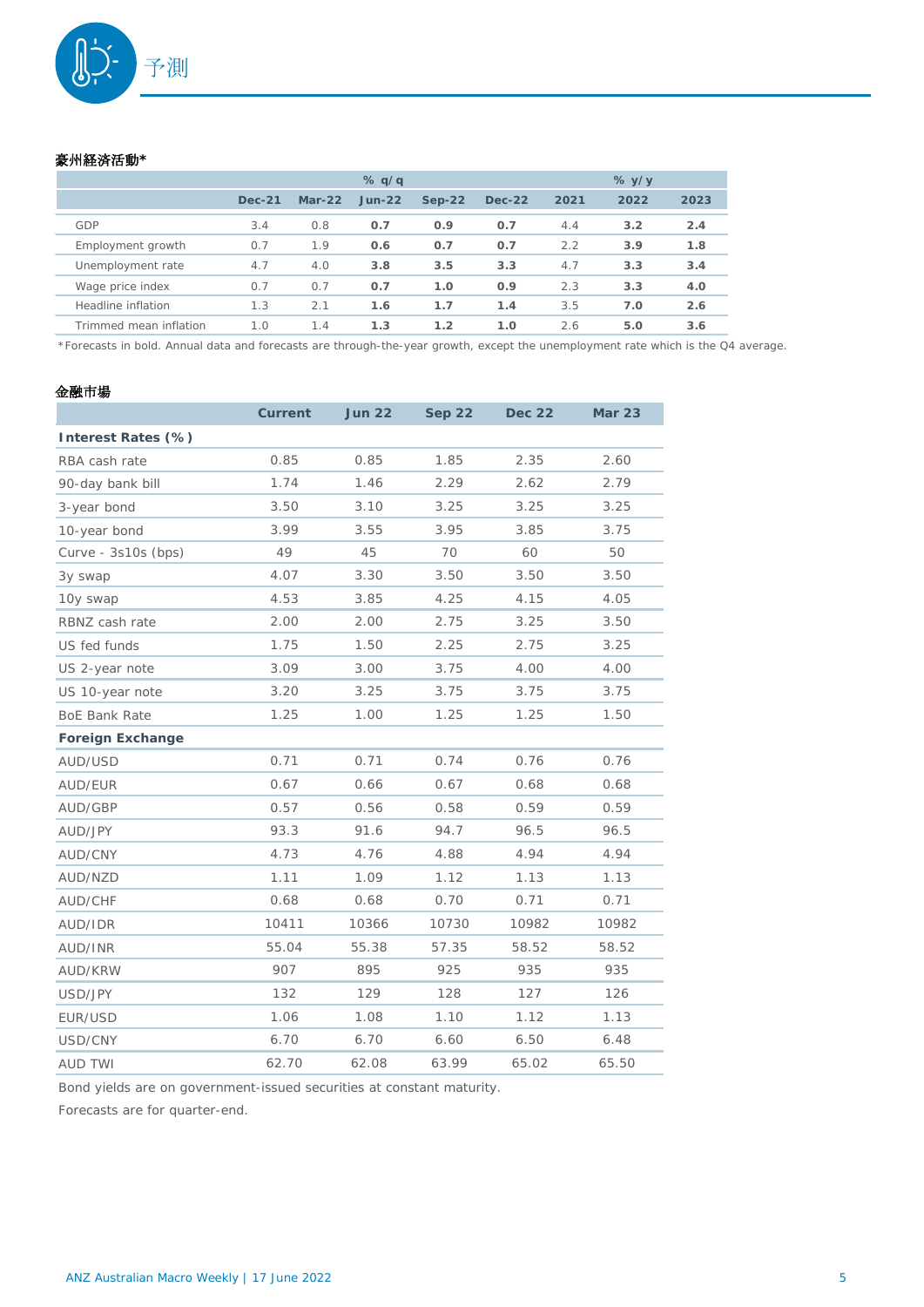

| <b>DATE</b> | <b>REGION</b> | DATA/EVENT                                                                  | <b>PERIOD</b> | <b>MARKET</b>         | <b>ANZ</b>               | <b>LAST</b>      | <b>GMT</b>     | <b>AEST</b>    |
|-------------|---------------|-----------------------------------------------------------------------------|---------------|-----------------------|--------------------------|------------------|----------------|----------------|
| Monday      | EA            | <b>ECB's Muller Speaks</b>                                                  |               |                       |                          |                  | 07:00          | 18:00          |
| 20-Jun      | GE            | PPI m/m                                                                     | May           | ÷÷.                   | ц.                       | 2.8%             | 06:00          | 17:00          |
|             |               | PPI y/y                                                                     | May           | $\rightarrow$         | --                       | 33.5%            | 06:00          | 17:00          |
|             | UK            | <b>BOE's Haskel speaks</b>                                                  |               |                       |                          |                  | 08:00          | 19:00          |
|             |               | <b>BOE's Catherine Mann speaks</b>                                          |               |                       |                          |                  | 13:00          | 00:00          |
| Tuesday     | ΝZ            | Westpac Consumer Confidence                                                 | Q2            | $\sim$                | $\sim$ $-$               | 92.1             | 20:00          | 07:00          |
| $21 - Jun$  | AU            | <b>RBA's Lowe-Speech</b>                                                    |               |                       |                          |                  | 23:00          | 10:00          |
|             |               | <b>RBA Minutes of June Policy Meeting</b>                                   |               |                       |                          |                  | 00:30          | 11:30          |
|             | EA            | ECB Current Account sa                                                      | Apr           | u.                    | $\sim$ $-$               | $-1.6b$          | 08:00          | 19:00          |
|             | UK            | <b>BOE's Huw Pill speaks</b>                                                |               |                       |                          |                  | 07:15          | 18:15          |
|             |               | <b>BOE's Tenreyro speaks</b>                                                |               |                       |                          |                  | 12:15          | 23:15          |
|             | <b>US</b>     | <b>Chicago Fed Nat Activity Index</b>                                       | May           | 44                    | 44                       | 47.0%            | 12:30          | 23:30          |
|             |               | <b>Existing Home Sales</b>                                                  | May           | 5.43m                 | $\sim$<br>$\sim$         | 5.61m<br>$-2.4%$ | 14:00          | 01:00          |
|             |               | Existing Home Sales m/m<br>Fed's Mester Speaks at Women in Leadership Event | May           | $-3.3%$               |                          |                  | 14:00<br>16:00 | 01:00<br>03:00 |
|             |               | Fed's Barkin Speaks in Richmond                                             |               |                       |                          |                  | 19:30          | 06:30          |
|             | CA            | Retail Sales Ex Auto m/m                                                    | Apr           | $\sim$ $-$            | $\sim$ $-$               | 2.4%             | 12:30          | 23:30          |
|             |               | Retail Sales m/m                                                            | Apr           | $-$                   | $\sim$ $\sim$            | 0.0%             | 12:30          | 23:30          |
| Wednesday   | NZ            | Trade Balance 12 Mth YTD NZD                                                | May           | $-$                   | $\sim$ $-$               | $-9117m$         | 21:45          | 08:45          |
| $22 - Jun$  |               | Trade Balance NZD                                                           | May           | $\overline{a}$        | $\sim$ $-$               | 584m             | 21:45          | 08:45          |
|             | JN            | <b>BOJ Minutes of April Meeting</b>                                         |               |                       |                          |                  | 22:50          | 09:50          |
|             |               | Machine Tool Orders y/y                                                     | May F         | $-$                   | $\sim$ $-$               | 23.7%            | 05:00          | 16:00          |
|             | <b>UK</b>     | CPI Core y/y                                                                | May           | $-$                   | $\sim$ $-$               | 6.2%             | 06:00          | 17:00          |
|             |               | CPI m/m                                                                     | May           | ц.                    | $\sim$                   | 2.5%             | 06:00          | 17:00          |
|             |               | $CPI$ $y/y$                                                                 | May           | ÷.                    | m.                       | 9.0%             | 06:00          | 17:00          |
|             |               | PPI Inputnsa y/y                                                            | May           | ÷.                    | m.                       | 18.6%            | 06:00          | 17:00          |
|             |               | PPI Outputnsa y/y                                                           | May           | 44                    | $\sim$                   | 14.0%            | 06:00          | 17:00          |
|             |               | House Price Index y/y                                                       | Apr           | $\sim$ $-$            | $\sim$ $-$               | 9.8%             | 08:30          | 19:30          |
|             |               | <b>BOE's Jon Cunliffe speaks</b>                                            |               |                       |                          |                  | 08:40          | 19:40          |
|             | US            | <b>MBA Mortgage Applications</b>                                            | <b>Jun-22</b> | $-$                   | $\sim$ $-$               | 6.6%             | 11:00          | 22:00          |
|             |               | Powell Delivers Semi-Annual Testimony Before Senate Panel                   |               |                       |                          |                  | 14:00          | 01:00          |
|             |               | Fed's Evans Discusses Economic Outlook                                      |               |                       |                          |                  | 16:50          | 03:50          |
|             |               | Fed's Harker and Barkin Discuss the Economic Outlook                        |               |                       |                          |                  | 17:30          | 04:30          |
|             | CA            | <b>Consumer Price Index</b>                                                 | May           | 44<br>$\sim$ $-$      | --<br>$\sim$ $-$         | 149.80<br>5.1%   | 12:30<br>12:30 | 23:30<br>23:30 |
|             |               | CPI Core- Trim y/y<br>CPI y/y                                               | May<br>May    | $-$                   | $\sim$ $-$               | 6.8%             | 12:30          | 23:30          |
| Thursday    | AU            | S&P Global Australia PMI Mfg                                                | Jun P         | ă.                    | $\sim$ $-$               | 55.7             | 22:00          | 09:00          |
| $23 - Jun$  | <b>JN</b>     | Jibun Bank Japan PMI Mfg                                                    | Jun P         | $\sim$                | $\sim$ $-$               | 53.3             | 23:30          | 10:30          |
|             | EA            | <b>ECB's Nagel, Villeroy Speak</b>                                          |               |                       |                          |                  | 00:00          | 11:00          |
|             |               | <b>ECB Publishes Economic Bulletin</b>                                      |               |                       |                          |                  | 08:00          | 19:00          |
|             |               | S&P Global Eurozone Manufacturing PMI                                       | Jun P         | u.                    | $\sim$ $-$               | 54.6             | 08:00          | 19:00          |
|             | GE            | S&P Global/BME Germany Manufacturing PMI                                    | Jun P         | $\sim$                | $\sim$ $-$               | 54.8             | 07:30          | 18:30          |
|             | <b>UK</b>     | S&P Global/CIPS UK Manufacturing PMI                                        | Jun P         | $\sim$ $-$            | $\sim$ $-$               | 54.6             | 08:30          | 19:30          |
|             | US            | <b>Continuing Claims</b>                                                    | <b>Jun-22</b> | $-$                   | $\sim$ $-$               | $\sim$ $\sim$    | 12:30          | 23:30          |
|             |               | <b>Current Account Balance</b>                                              | Q1            | $-$                   | $\sim$ $-$               | $-$217.9b$       | 12:30          | 23:30          |
|             |               | Initial Jobless Claims                                                      | <b>Jun-22</b> | $\sim$ $\sim$         | $\sim$ $-$               | $\sim$ $-$       | 12:30          | 23:30          |
|             |               | S&P Global US Manufacturing PMI                                             | Jun P         | $\sim$                | $\sim$ $-$               | 57               | 13:45          | 00:45          |
|             |               | Powell Testifies Before House Financial Services Panel                      |               |                       |                          |                  | 14:00          | 01:00          |
|             |               | Kansas City Fed Manf. Activity                                              | Jun           | ц,                    | ÷.                       | 23.00            | 15:00          | 02:00          |
| Friday      | AU            | <b>RBA's Lowe-Panel Discussion</b>                                          |               |                       |                          |                  | 10:30          | 21:30          |
| 24-Jun      | JN            | Natl CPI Ex Fresh Food, Energy y/y                                          | May           | $\sim$ $-$            | $\sim$ $\sim$            | 0.8%             | 22:30          | 09:30          |
|             |               | Natl CPI y/y                                                                | May           | $\sim$ $-$            | $\sim$ $-$               | 2.5%             | 22:30          | 09:30          |
|             |               | PPI Services y/y                                                            | May           | $\sim$ $-$            | $\sim$ $-$               | 1.7%             | 22:50          | 09:50          |
|             |               | BOJ Board Amamiya Speech at National Shinkin Conference                     |               |                       |                          |                  | 05:40          | 16:40          |
|             | GE            | <b>IFO Business Climate</b>                                                 | Jun           | $\sim$ $-$            | $\sim$ $-$               | 93               | 08:00          | 19:00          |
|             |               | IFO Current Assessment<br><b>IFO Expectations</b>                           | Jun           | $\sim$ $-$            | $\sim$ $-$               | 99.5<br>86.9     | 08:00<br>08:00 | 19:00<br>19:00 |
|             | UK            | Retail Sales Ex Auto Fuel m/m                                               | Jun<br>May    | $\sim$ $-$<br>$-0.9%$ | $\sim$ $-$<br>$\sim$ $-$ | 1.4%             | 06:00          | 17:00          |
|             |               | Retail Sales Inc Auto Fuel m/m                                              | May           | $-0.6%$               | $\sim$ $-$               | 1.4%             | 06:00          | 17:00          |
|             |               | <b>BOE's Huw Pill speaks</b>                                                |               |                       |                          |                  | 12:30          | 23:30          |
|             |               | <b>BOE's Haskel speaks</b>                                                  |               |                       |                          |                  | 13:45          | 00:45          |
|             | <b>US</b>     | <b>New Home Sales</b>                                                       | May           | 630k                  | $\sim$ $\sim$            | 591k             | 14:00          | 01:00          |
|             |               | New Home Sales m/m                                                          | May           | 6.6%                  | $\sim$                   | $-16.6%$         | 14:00          | 01:00          |
|             |               | U. of Mich. 1 Yr Inflation                                                  | Jun F         | $\sim$ $-$            | $\sim$ $-$               | 5.4%             | 14:00          | 01:00          |
|             |               | U. of Mich. 5-10 Yr Inflation                                               | Jun F         | $\sim$ $-$            | $\sim$ $-$               | 3.3%             | 14:00          | 01:00          |
|             |               | U. of Mich. Sentiment                                                       | Jun F         | 50.2                  | $\sim$ $-$               | 50.2             | 14:00          | 01:00          |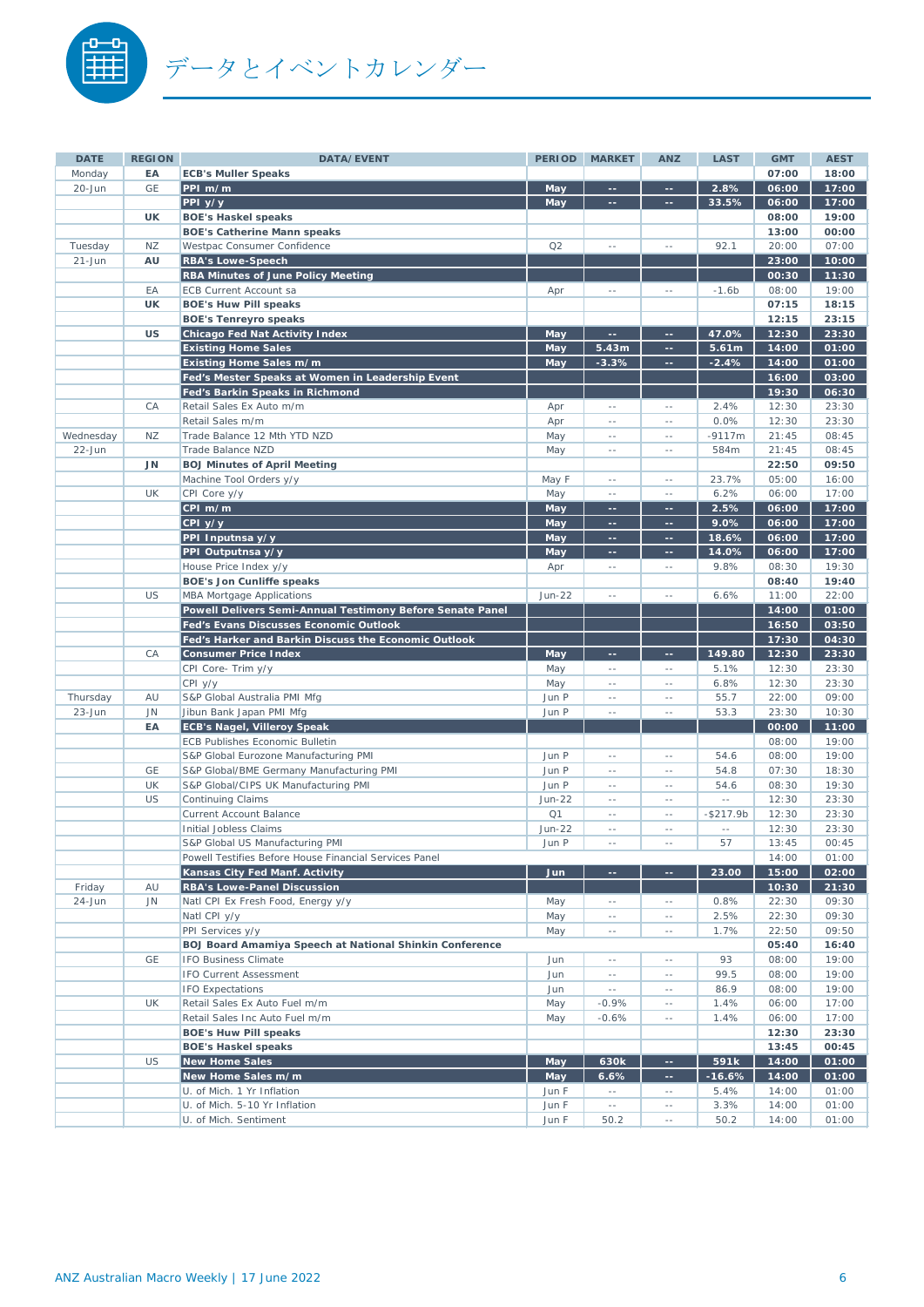

| <b>Monday</b>                                                                          | <b>Tuesday</b>                                                                                                         | Wednesday                                                                                                                                          | <b>Thursday</b>                                                                                                                                                                                                             | Friday                                                                                                                                                                                   |
|----------------------------------------------------------------------------------------|------------------------------------------------------------------------------------------------------------------------|----------------------------------------------------------------------------------------------------------------------------------------------------|-----------------------------------------------------------------------------------------------------------------------------------------------------------------------------------------------------------------------------|------------------------------------------------------------------------------------------------------------------------------------------------------------------------------------------|
| 20 Jun                                                                                 | 21 Jun<br>AU: RBA minutes (Jun)<br>US: Chicago Fed (May),<br>Exist home sl (May)<br>CA: Retail sales (Apr)             | 22 Jun<br>NZ: Trade bal (May)<br>UK: CPI (May)<br>CA: CPI (May)                                                                                    | 23 Jun<br>JN: PMI (Jun P)<br>UK: PMI (Jun P)<br>GE: PMI (Jun P)<br>EA: PMI (Jun P)<br>US: PMI (Jun P)                                                                                                                       | 24 Jun<br>JN: CPI (May)<br>GE: IFO (Jun)<br>US: UoM sent (Jun F)<br>New home sl (May)                                                                                                    |
| <b>Public Holiday: US</b>                                                              |                                                                                                                        |                                                                                                                                                    |                                                                                                                                                                                                                             | <b>Public Holiday: NZ</b>                                                                                                                                                                |
| 27 Jun<br>CH: IP (May)<br>US: Durable gds (May),<br>Dallas Fed (Jun)                   | 28 Jun<br>US: Wholesal inv (May),<br>Cons conf (Jun),<br>Richmond Fed (Jun)                                            | 29 Jun<br>AU: Retail sales (May)<br>JN: Retail sales (May)<br>GE: CPI (Jun)<br>EA: M3 money (May)<br>US: GDP (1Q T)                                | 30 Jun<br>NZ: ANZ bus conf (Jun)<br>AU: Pvt sec credit (May)<br>JN: IP (May P)<br>CH: PMI (Jun)<br>UK: GDP (1QF)<br>GE: Unemp chnge (Jun)<br>EA: Unemp rate (May)<br>US: Psnl inc/spnd (May),<br>PCE (May)<br>CA: GDP (Apr) | 1 Jul<br>NZ: Build permit (May)<br>JN: CPI (Jun),<br>Tankan srvey (20),<br>PMI (Jun F)<br>UK: PMI (Jun F)<br>GE: PMI (Jun F)<br>EA: PMI (Jun F)<br>CPI (Jun P)<br>US: PMI, ISM (Jun)     |
| 4 Jul<br>AU: ANZ Job Ads (Jun)<br>Build approv (May)<br>EA: PPI (May)<br>CA: PMI (Jun) | 5 Jul<br>AU: RBA cash rate<br>US: Factory order (May)<br>CA: Build permit (May)                                        | 6 Jul<br>GE: Factory order (May)<br>EA: Retail sales (May)<br>US: JOLTS (May)                                                                      | 7 Jul<br>AU: Trade bal (May)<br>US: Trade bal (May)<br>CA: Trade bal (May)                                                                                                                                                  | <b>8 Jul</b><br>JN: Trade bal (May)<br>US: Unemp rate (Jun)<br>NFP (Jun)<br>CA: Unemp rate (Jun)                                                                                         |
| <b>Public Holiday: US</b>                                                              |                                                                                                                        |                                                                                                                                                    |                                                                                                                                                                                                                             |                                                                                                                                                                                          |
| 11 Jul<br>JN: Machine order (May)                                                      | 12 Jul<br>AU: NAB bus conf (Jun)<br>JN: PPI (Jun)<br>GE: ZEW survey (Jul)<br>EA: ZEW survey (Jul)<br>US: NFIB (Jun)    | 13 Jul<br>NZ: RBNZ cash rate<br>CH: Trade bal (Jun)<br>UK: IP (May)<br>GE: CPI (Jun F)<br>EA: IP (May)<br>US: CPI (Jun)<br>CA: Bank of Canada rate | 14 Jul<br>AU: Unemp rate (Jun)<br>JN: IP (May F)<br>US: PPI (Jun)                                                                                                                                                           | 15 Jul<br>NZ: PMI (Jun)<br>CH: IP (Jun),<br>GDP (2Q),<br>Retail sale (Jun)<br>EA: Trade bal (May)<br>US: Retail sale (Jun),<br>Empire manf (Jul),<br>$IP$ (Jun),<br>U of Mich sent (Jul) |
| 18 Jul<br>NZ: CPI (2Q)<br>CA: Housing starts (Jun)                                     | 19 Jul<br>AU: RBA minutes<br>UK: Unemp rate (May)<br>EA: CPI (Jun F)<br>US: Housing strts (Jun),<br>Build permit (Jun) | 20 Jul<br>UK: CPI (Jun)<br>US: Exist home sl (Jun)<br>CA: CPI (Jun)                                                                                | 21 Jul<br>NZ: Trade bal (Jun)<br>AU: NAB bus conf (2Q)<br>JN: Trade bal (Jun),<br>BoJ policy rate<br>EA: ECB policy rate<br>US: Philly Fed (Jul),<br>Leading index (Jun)                                                    | 22 Jul<br>JN: CPI (Jun),<br>PMI (Jul P)<br>UK: Retail sales (Jun),<br>PMI (Jul P)<br>GE: PMI (Jul P)<br>$EA: PMI$ (Jul P)<br>US: PMI (Jul P)<br>CA: Retail sales (May)                   |